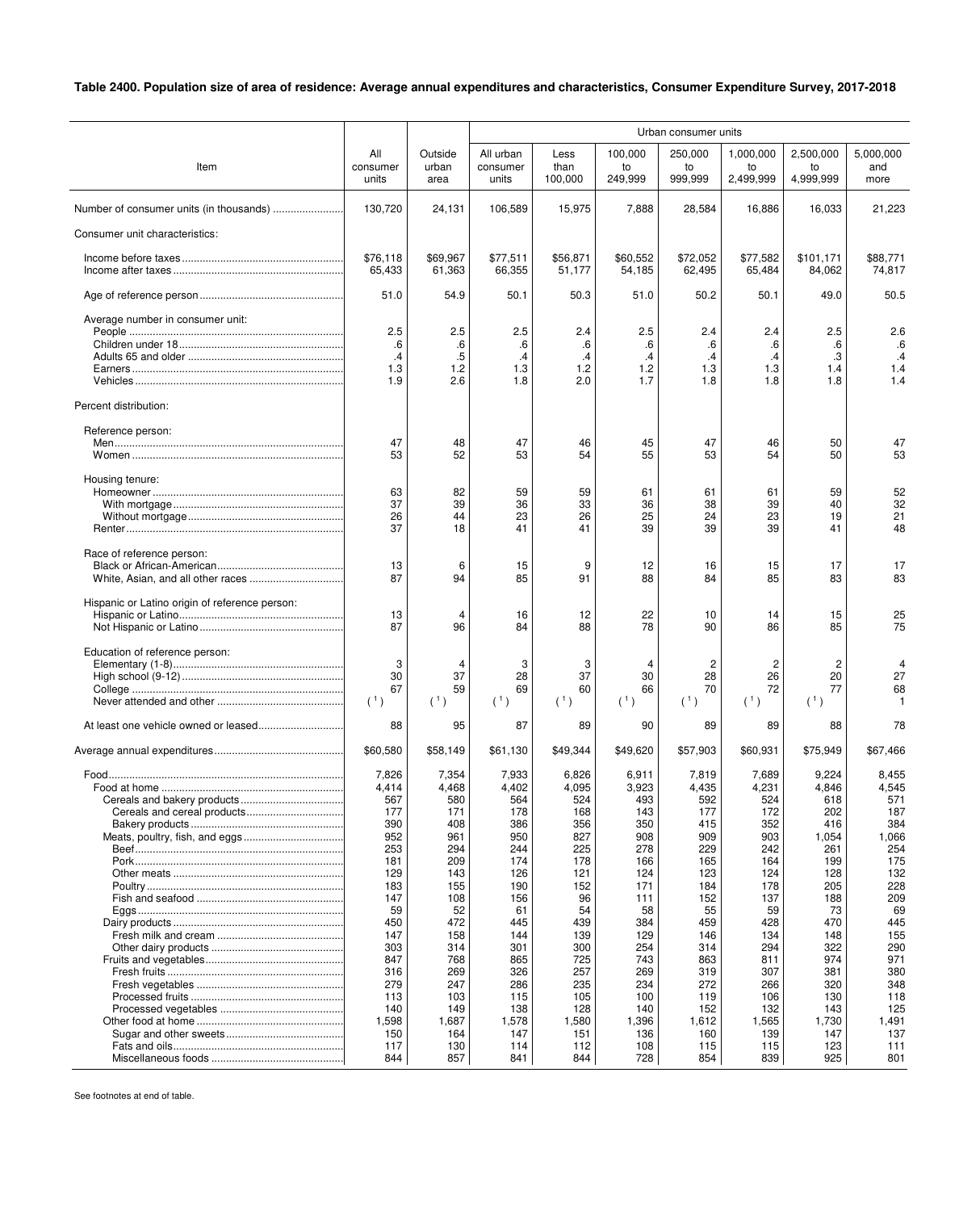## **Table 2400. Population size of area of residence: Average annual expenditures and characteristics, Consumer Expenditure Survey, 2017-2018 — Continued**

|                                             |                |                 | Urban consumer units |                |              |                |              |                |                |
|---------------------------------------------|----------------|-----------------|----------------------|----------------|--------------|----------------|--------------|----------------|----------------|
|                                             | All            | Outside         | All urban            | Less           | 100,000      | 250,000        | 1,000,000    | 2,500,000      | 5,000,000      |
| Item                                        | consumer       | urban           | consumer             | than           | to           | to             | to           | to             | and            |
|                                             | units          | area            | units                | 100,000        | 249,999      | 999,999        | 2,499,999    | 4,999,999      | more           |
|                                             |                |                 |                      |                |              |                |              |                |                |
|                                             | 430            | 481             | 419                  | 422            | 390          | 430            | 411          | 455            | 390            |
| Food prepared by consumer unit on           | 56             | 55              | 56                   | 50             | 35           | 53             | 60           | 80             | 53             |
|                                             | 3,412          | 2,886           | 3,531                | 2,731          | 2,988        | 3,384          | 3,458        | 4,377          | 3,911          |
|                                             |                |                 |                      |                |              |                |              |                |                |
|                                             | 571            | 438             | 600                  | 434            | 420          | 528            | 663          | 853            | 640            |
|                                             | 19,971         | 16,769          | 20,696               | 15,136         | 16,653       | 18,917         | 20,397       | 26,203         | 24,850         |
|                                             | 11,806         | 8,423           | 12,572               | 8,095          | 9,470        | 10,841         | 12,176       | 16,502         | 16,770         |
|                                             | 6,798          | 6,298           | 6,911                | 4,479          | 5,095        | 6,291          | 7,118        | 9,138          | 8,406          |
|                                             | 3,019          | 2,675           | 3,097                | 2,056          | 2,463        | 2,879          | 3,226        | 4,332          | 3,371          |
| Maintenance, repairs, insurance, other      | 2,133          | 1,890           | 2,188                | 1,199          | 1,278        | 1,846          | 2,113        | 2,669          | 3,427          |
|                                             | 1,646          | 1,733           | 1,627                | 1,224          | 1,355        | 1,565          | 1,779        | 2,137          | 1,607          |
|                                             | 4,207          | 1,311           | 4,863                | 3,104          | 3,805        | 3,806          | 4,291        | 6,205          | 7,447          |
|                                             | 800            | 814             | 797                  | 512            | 569          | 745            | 767          | 1,159          | 918            |
|                                             | 3,941          | 4,250           | 3,871                | 3,625          | 3,815        | 3,847          | 3,892        | 4,079          | 3,936          |
|                                             | 395<br>1,458   | 236<br>1,806    | 431<br>1,379         | 325<br>1,372   | 220<br>1,535 | 455<br>1,387   | 443<br>1,365 | 508<br>1,394   | 488<br>1,315   |
|                                             | 109            | 322             | 61                   | 43             | 26           | 75             | 18           | 68             | 97             |
|                                             | 1,382          | 1,412           | 1,375                | 1,247          | 1,352        | 1,342          | 1,373        | 1,421          | 1,491          |
| Residential phone service, VOIP, and phone  |                |                 |                      |                |              |                |              |                |                |
|                                             | 229            | 303             | 212                  | 194            | 174          | 206            | 213          | 216            | 243            |
|                                             | 1,153<br>597   | 1,109           | 1,163                | 1,052          | 1,178        | 1,136          | 1,160        | 1,205          | 1,248          |
| Water and other public services             | 1,467          | 474<br>1,218    | 625<br>1,523         | 638<br>1,022   | 682<br>1,215 | 587<br>1,417   | 693<br>1,545 | 687<br>2,270   | 545<br>1,577   |
|                                             | 456            | 290             | 493                  | 262            | 382          | 437            | 564          | 823            | 478            |
|                                             | 1,011          | 928             | 1,030                | 760            | 833          | 979            | 981          | 1,447          | 1,098          |
|                                             | 751            | 758             | 749                  | 724            | 657          | 779            | 750          | 822            | 707            |
|                                             | 181<br>429     | 185<br>443      | 180<br>426           | 183<br>409     | 162<br>362   | 177<br>446     | 167<br>428   | 191<br>492     | 189<br>384     |
|                                             | 141            | 130             | 143                  | 132            | 133          | 156            | 154          | 139            | 134            |
|                                             | 2,006          | 2,121           | 1,980                | 1,670          | 1,496        | 2,033          | 2,034        | 2,529          | 1,861          |
|                                             | 113            | 108             | 114                  | 87             | 106          | 123            | 117          | 128            | 109            |
|                                             | 517            | 469             | 528                  | 394            | 318          | 530            | 565          | 674            | 563            |
|                                             | 28<br>292      | 20              | 30                   | 15             | 16<br>259    | 22<br>285      | 55           | 31             | 35<br>249      |
| Small appliances, miscellaneous housewares  | 125            | 318<br>114      | 286<br>127           | 281<br>129     | 110          | 117            | 283<br>130   | 360<br>177     | 103            |
| Miscellaneous household equipment           | 932            | 1,090           | 897                  | 763            | 687          | 956            | 884          | 1,159          | 802            |
|                                             |                |                 |                      |                |              |                |              |                |                |
|                                             | 1,850<br>431   | 1,536<br>349    | 1,920<br>450         | 1,401<br>353   | 1,449<br>327 | 1,800<br>407   | 1,730<br>404 | 2,561<br>598   | 2,289<br>545   |
|                                             | 340            | 271             | 355                  | 259            | 246          | 326            | 306          | 500            | 431            |
|                                             | 92             | 77              | 95                   | 94             | 81           | 81             | 97           | 98             | 114            |
|                                             | 724            | 602             | 752                  | 598            | 577          | 737            | 719          | 993            | 787            |
|                                             | 609            | 491             | 635                  | 472            | 484          | 620            | 610          | 852            | 681            |
|                                             | 116<br>77      | 111<br>74       | 117<br>78            | 126<br>66      | 93<br>65     | 117<br>71      | 108<br>58    | 141<br>89      | 107<br>108     |
|                                             | 385            | 315             | 401                  | 249            | 294          | 378            | 360          | 548            | 499            |
|                                             | 231            | 197             | 239                  | 135            | 186          | 207            | 191          | 333            | 349            |
|                                             |                |                 |                      |                | 8,409        |                | 9,495        | 11,003         | 9,087          |
|                                             | 9,669<br>4,014 | 11,154<br>4,864 | 9,333<br>3,822       | 8,651<br>4,122 | 4.045        | 9,110<br>3,859 | 4,141        | 4,160          | 2,953          |
|                                             | 1,862          | 1,905           | 1,853                | 1,350          | 2,118        | 1,835          | 2,196        | 2,046          | 1,737          |
|                                             | 2,092          | 2,813           | 1,929                | 2,715          | 1,846        | 2,002          | 1,915        | 2,066          | 1,178          |
|                                             | 59             | 146             | 40                   | 56             | 281          | 21             | 30           | 247            | 238            |
|                                             | 2,039          | 2,524           | 1,929                | 1,941          | 1,796        | 1,881          | 1,876        | 2,071          | 1,968          |
|                                             | 2,850<br>221   | 3,246<br>281    | 2,761<br>207         | 2,261<br>216   | 2,136<br>241 | 2,750<br>212   | 2,702<br>227 | 3,395<br>212   | 2,944<br>163   |
|                                             | 922            | 1,293           | 838                  | 745            | 684          | 895            | 888          | 1,015          | 714            |
|                                             | 971            | 1,101           | 942                  | 851            | 780          | 932            | 856          | 1,148          | 991            |
| Vehicle rental, leases, licenses, and other |                |                 |                      |                |              |                |              |                |                |
|                                             | 736<br>766     | 571<br>520      | 774<br>821           | 449<br>327     | 432<br>432   | 711<br>620     | 731<br>775   | 1,021<br>1,376 | 1,077<br>1,221 |
|                                             |                |                 |                      |                |              |                |              |                |                |
|                                             | 4,902          | 5,603           | 4,743                | 4,444          | 4,419        | 4,729          | 4,778        | 5,296          | 4,663          |
|                                             | 3,363          | 3,779           | 3,269                | 2,959          | 3,217        | 3,237          | 3,276        | 3,623          | 3,291          |
|                                             | 890<br>485     | 1,012<br>624    | 863<br>453           | 864<br>468     | 754<br>342   | 835<br>500     | 871<br>467   | 1,037<br>466   | 803<br>400     |
|                                             | 164            | 188             | 159                  | 154            | 107          | 157            | 165          | 170            | 169            |
|                                             |                |                 |                      |                |              |                |              |                |                |

See footnotes at end of table.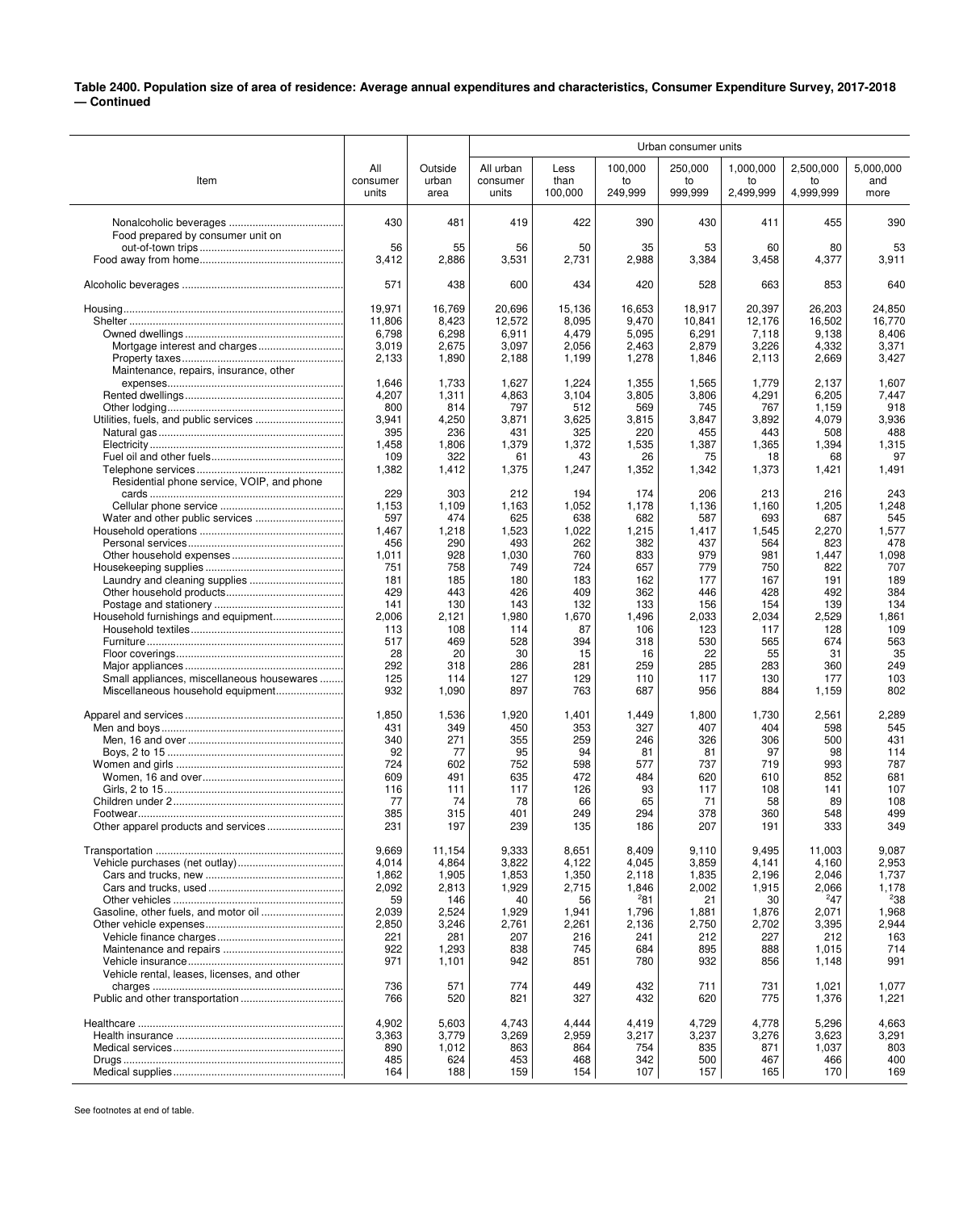## **Table 2400. Population size of area of residence: Average annual expenditures and characteristics, Consumer Expenditure Survey, 2017-2018 — Continued**

|                                                                                                                                                                   |                                                |                                                 | Urban consumer units                                        |                                               |                                                    |                                                 |                                                 |                                                  |                                                 |
|-------------------------------------------------------------------------------------------------------------------------------------------------------------------|------------------------------------------------|-------------------------------------------------|-------------------------------------------------------------|-----------------------------------------------|----------------------------------------------------|-------------------------------------------------|-------------------------------------------------|--------------------------------------------------|-------------------------------------------------|
| Item                                                                                                                                                              | All<br>consumer<br>units                       | Outside<br>urban<br>area                        | All urban<br>consumer<br>units                              | Less<br>than<br>100,000                       | 100,000<br>to<br>249,999                           | 250,000<br>to<br>999,999                        | 1,000,000<br>to<br>2,499,999                    | 2,500,000<br>to<br>4,999,999                     | 5,000,000<br>and<br>more                        |
| Audio and visual equipment and services                                                                                                                           | 3,214<br>758<br>1,008                          | 3,781<br>596<br>1,035                           | 3,086<br>795<br>1,001                                       | 2,776<br>471<br>1,026                         | 2,372<br>458<br>801                                | 3,127<br>754<br>1,002                           | 3,265<br>839<br>980                             | 3,917<br>1,201<br>1,149                          | 2,762<br>877<br>962                             |
| Pets, toys, hobbies, and playground equipment<br>Toys, hobbies, and playground equipment<br>Other entertainment supplies, equipment, and                          | 842<br>686<br>156                              | 1,106<br>963<br>143                             | 783<br>623<br>159                                           | 825<br>658<br>167                             | 655<br>515<br>140                                  | 801<br>646<br>155                               | 785<br>635<br>150                               | 884<br>701<br>183                                | 699<br>543<br>156                               |
|                                                                                                                                                                   | 606                                            | 1,044                                           | 507                                                         | 454                                           | 458                                                | 569                                             | 662                                             | 683                                              | 225                                             |
|                                                                                                                                                                   | 765                                            | 617                                             | 798                                                         | 668                                           | 622                                                | 767                                             | 791                                             | 948                                              | 895                                             |
|                                                                                                                                                                   | 109                                            | 97                                              | 112                                                         | 106                                           | 77                                                 | 112                                             | 104                                             | 140                                              | 113                                             |
|                                                                                                                                                                   | 1,449                                          | 861                                             | 1,582                                                       | 783                                           | 994                                                | 1,263                                           | 1,506                                           | 2,186                                            | 2,435                                           |
| Tobacco products and smoking supplies                                                                                                                             | 340                                            | 501                                             | 303                                                         | 412                                           | 272                                                | 319                                             | 321                                             | 257                                              | 231                                             |
|                                                                                                                                                                   | 1,001                                          | 982                                             | 1,005                                                       | 772                                           | 676                                                | 848                                             | 1,132                                           | 1,279                                            | 1,209                                           |
|                                                                                                                                                                   | 1,880                                          | 2,140                                           | 1,821                                                       | 1,643                                         | 1,419                                              | 1,929                                           | 1,790                                           | 2,523                                            | 1,455                                           |
|                                                                                                                                                                   | 7,034<br>440<br>6,593                          | 6,317<br>520<br>5,796                           | 7,196<br>422<br>6,774                                       | 5,293<br>351<br>4,942                         | 4,927<br>292<br>4,636                              | 6,636<br>443<br>6,193                           | 7,271<br>445<br>6,826                           | 9,559<br>449<br>9,110                            | 8,381<br>457<br>7,924                           |
| Sources of income and personal taxes:                                                                                                                             |                                                |                                                 |                                                             |                                               |                                                    |                                                 |                                                 |                                                  |                                                 |
| Social Security, private and government                                                                                                                           | \$76,118<br>59,584<br>4,871                    | \$69,967<br>50.324<br>5,209                     | \$77,511<br>61,681<br>4,795                                 | \$56,871<br>43.012<br>2,905                   | \$60,552<br>47,929<br>2,253                        | \$72,052<br>57,146<br>4,021                     | \$77,582<br>60,315<br>4,960                     | \$101.171<br>83,211<br>6,652                     | \$88,771<br>71,772<br>6,669                     |
| Interest, dividends, rental income, other                                                                                                                         | 8,483                                          | 11,398                                          | 7,823                                                       | 8,341                                         | 7,902                                              | 8,351                                           | 8,063                                           | 7,297                                            | 6,900                                           |
| Public assistance, Supplemental Security<br>Income, Supplementary Nutrition Assistance                                                                            | 1,925                                          | 2,088                                           | 1,889                                                       | 1,339                                         | 1,254                                              | 1,265                                           | 2,877                                           | 2,642                                            | 2,022                                           |
| Unemployment and workers' compensation,<br>veterans' benefits, and regular contributions                                                                          | 455                                            | 343                                             | 481                                                         | 537                                           | 488                                                | 434                                             | 439                                             | 406                                              | 588                                             |
|                                                                                                                                                                   | 467<br>332                                     | 422<br>182                                      | 477<br>366                                                  | 465<br>271                                    | 442<br>285                                         | 515<br>320                                      | 511<br>418                                      | 558<br>405                                       | 360<br>460                                      |
| Personal taxes (contains some imputed values)                                                                                                                     | 10,685<br>8,429<br>2,192<br>64                 | 8,604<br>6,661<br>1,857<br>86                   | 11,156<br>8,829<br>2,268<br>59                              | 5,694<br>4,270<br>1,387<br>37                 | 6,368<br>5,352<br>990<br>26                        | 9,556<br>7,233<br>2,253<br>70                   | 12,099<br>9,632<br>2,422<br>45                  | 17,109<br>13,942<br>3,115<br>52                  | 13,954<br>11,202<br>2,661<br>292                |
|                                                                                                                                                                   | 65,433                                         | 61,363                                          | 66,355                                                      | 51,177                                        | 54,185                                             | 62,495                                          | 65,484                                          | 84,062                                           | 74,817                                          |
| Addenda:                                                                                                                                                          |                                                |                                                 |                                                             |                                               |                                                    |                                                 |                                                 |                                                  |                                                 |
|                                                                                                                                                                   | \$13,357<br>23,158<br>9,801                    | \$10,409<br>18,604<br>8,195                     | \$14.024<br>24,189<br>10,165                                | \$7,156<br>14,955<br>7,800                    | \$11,488<br>18,407<br>6,919                        | \$13,809<br>23,478<br>9,669                     | \$18,149<br>31,554<br>13,405                    | \$19,707<br>33,274<br>13,568                     | \$12,852<br>21,523<br>8,671                     |
| Other financial information:<br>Mortgage principal paid on owned property<br>Estimated market value of owned home<br>Estimated monthly rental value of owned home | 927<br>$-2,034$<br>192,372<br>1,044            | 913<br>$-2,070$<br>194,130<br>1,026             | 930<br>$-2,026$<br>191,975<br>1,048                         | 640<br>$-1,391$<br>120,272<br>720             | 488<br>$-1,460$<br>122,226<br>839                  | 505<br>$-1,886$<br>156,394<br>960               | 2,590<br>-2,289<br>175,559<br>1,040             | 971<br>$-2,512$<br>291,425<br>1,360              | 535<br>-2,325<br>257,723<br>1,263               |
| Appliances and miscellaneous housewares                                                                                                                           | 1,217<br>89<br>15<br>247<br>34<br>9<br>22<br>8 | 1,133<br>98<br>17<br>260<br>31<br>6<br>19<br>10 | 1,236<br>87<br>14<br>244<br>35<br>9<br>22<br>$\overline{7}$ | 925<br>60<br>10<br>193<br>37<br>11<br>20<br>3 | 792<br>52<br>7<br>169<br>31<br>29<br>24<br>$^{2}4$ | 1,197<br>111<br>15<br>259<br>37<br>7<br>25<br>6 | 1,337<br>96<br>12<br>278<br>35<br>9<br>30<br>12 | 1,542<br>110<br>18<br>319<br>48<br>14<br>21<br>5 | 1,378<br>64<br>18<br>207<br>21<br>28<br>16<br>9 |

See footnotes at end of table.